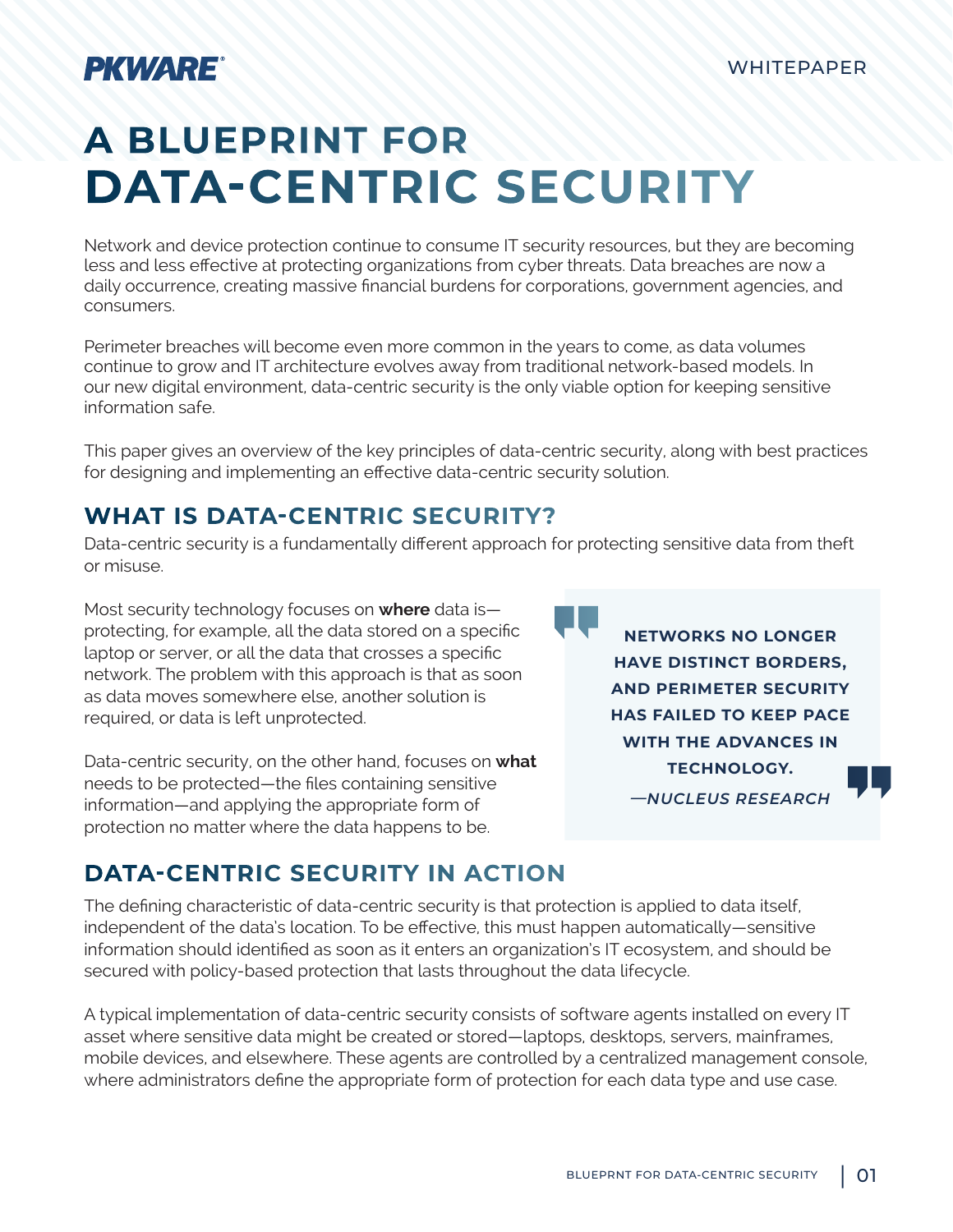Each time a file is created or modified, the system scans the file to determine whether it contains sensitive information, and automatically applies the appropriate protection. End users may be given the ability to modify these actions manually, but are otherwise not involved in the process. Protected data remains available to authorized users, but cannot be accessed by unauthorized users, even when files travel outside the company network.

When implemented on an organization-wide scale, data-centric security reduces or eliminates the impact when network and device protections inevitably fail, while at the same time removing data silos and other internal obstacles.

## **KEY PRINCIPLES OF DATA-CENTRIC SECURITY**

Each organization requires a unique solution—one tailored to fit the company's threat exposure and business needs. However, all successful implementations of data-centric security have certain characteristics in common: they're tightly controlled from a centralized management system, they provide coverage across the entire organization without security gaps, they rely on automation rather than manual intervention, and they're adaptable enough to grow and change along with the organization.

Every data-centric security solution must be designed with these key principles in mind, or the finished product will fall short of its goals.

#### **Centralized Control**

Centralized management is essential to ensure that data is protected according to the organization's security policies, and that data remains available for appropriate use.

Most organizations, even those that have not adopted the data-centric model, already have some data-level protection in place. Typically, this takes the form of user-applied file encryption—when employees encrypt files with passwords before sharing them with colleagues or external recipients.

Though very common, this approach creates three significant problems:

- Employees might neglect to apply protection when it's needed, or might choose methods that don't provide adequate protection.
- When they do encrypt their files, employees must then find a way to share the passwords (the encryption keys) with the recipients, which typically requires the use of unencrypted email or another unsecure method.
- User-applied encryption leaves employees, rather than administrators, in control of encryption keys. When keys are not available (for example, when employees fail to share them, forget them, or leave the company without providing them), the organization can permanently lose access to critical data.

When properly implemented, data-centric security gives the organization complete control over its sensitive data from the moment that each file or database record is created. Access to protected data can be granted or revoked at any time, and all activity is logged for auditing and reporting.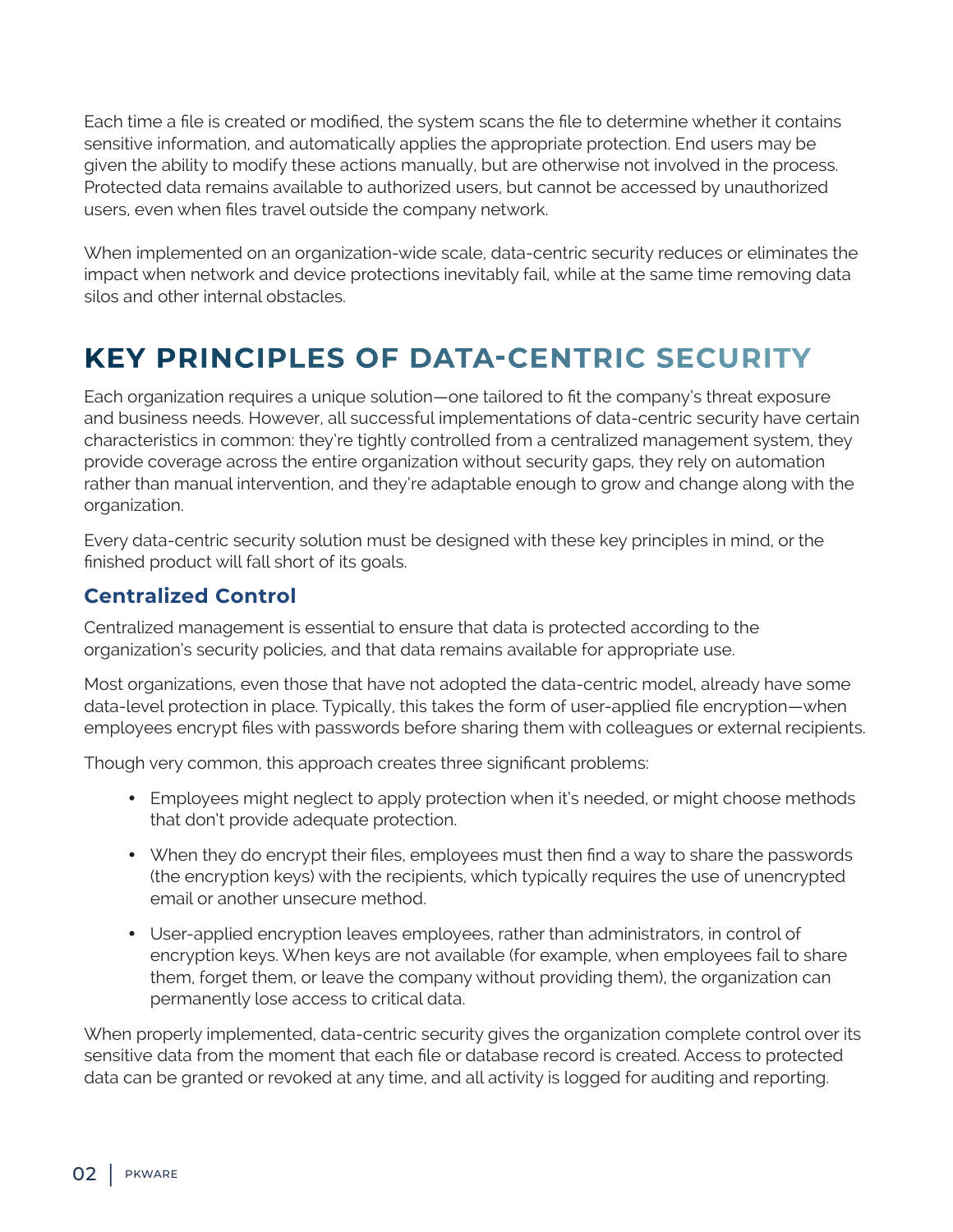#### **Gapless Protection**

Network-centric and device-centric security strategies inevitably leave gaps between protected systems, because data has to be decrypted or otherwise stripped of protection before it can be transferred between operating systems or platforms. Even experienced security managers can be unaware that sensitive information is being sent or stored without protection. Hackers and malicious insiders, however, are adept at finding and exploiting these gaps.

Effective data-centric security eliminates security gaps, keeping sensitive information protected everywhere it's shared or stored. This is only possible when a data protection solution provides both of the following:

- **Persistent protection** that travels with files, even when they are sent outside the company network.
- **Cross-platform operability** that allows the organization to protect files (and make them available for authorized use) on every operating system within its IT architecture.

#### **Automation**

Automated workflows are the key to success in data-centric security. End users do have a part to play in protecting an organization's information, but they should not be expected to shoulder the burden of evaluating and securing the large and constantlygrowing volumes of data they handle each day.

Automation takes user error out of the equation, and allows employees to do their jobs without interruption and without jeopardizing the company's data.

An organization's security technology must apply its data protection policies in real time, across the entire enterprise, without user intervention. This requires technology that continuously monitors file activity, and automatically applies the appropriate protection as soon as sensitive data appears.

#### **POLICIES, RULES & WORKFLOWS**

As in any rapidly-evolving industry, cybersecurity's vocabulary is always changing. However, the following terms are commonly used to describe the distinctions between an organization's high-level security requirements and the ways those requirements can be implemented in the "real world" of the organization's IT ecosystem.

**POLICIES** are written documents that define an organization's standards and goals for data security.

Without automated technology, an organization must rely on employees to remember and follow its data security policies.

**RULES** are specific software configurations that apply an organization's policies to different use cases.

For example, if an organization's written policy states that all files containing credit card numbers must be encrypted, it can create rules in its software to specify which devices and locations need to be monitored for files containing card numbers, and which encryption methods and keys should be used to protect them.

**WORKFLOWS** are the internal processes used by software to carry out the actions specified by rules.

Workflows describe each step taken by a system in a given use case, including monitoring file activity, scanning for sensitive data, applying classification tags, and applying encryption or other forms of protection.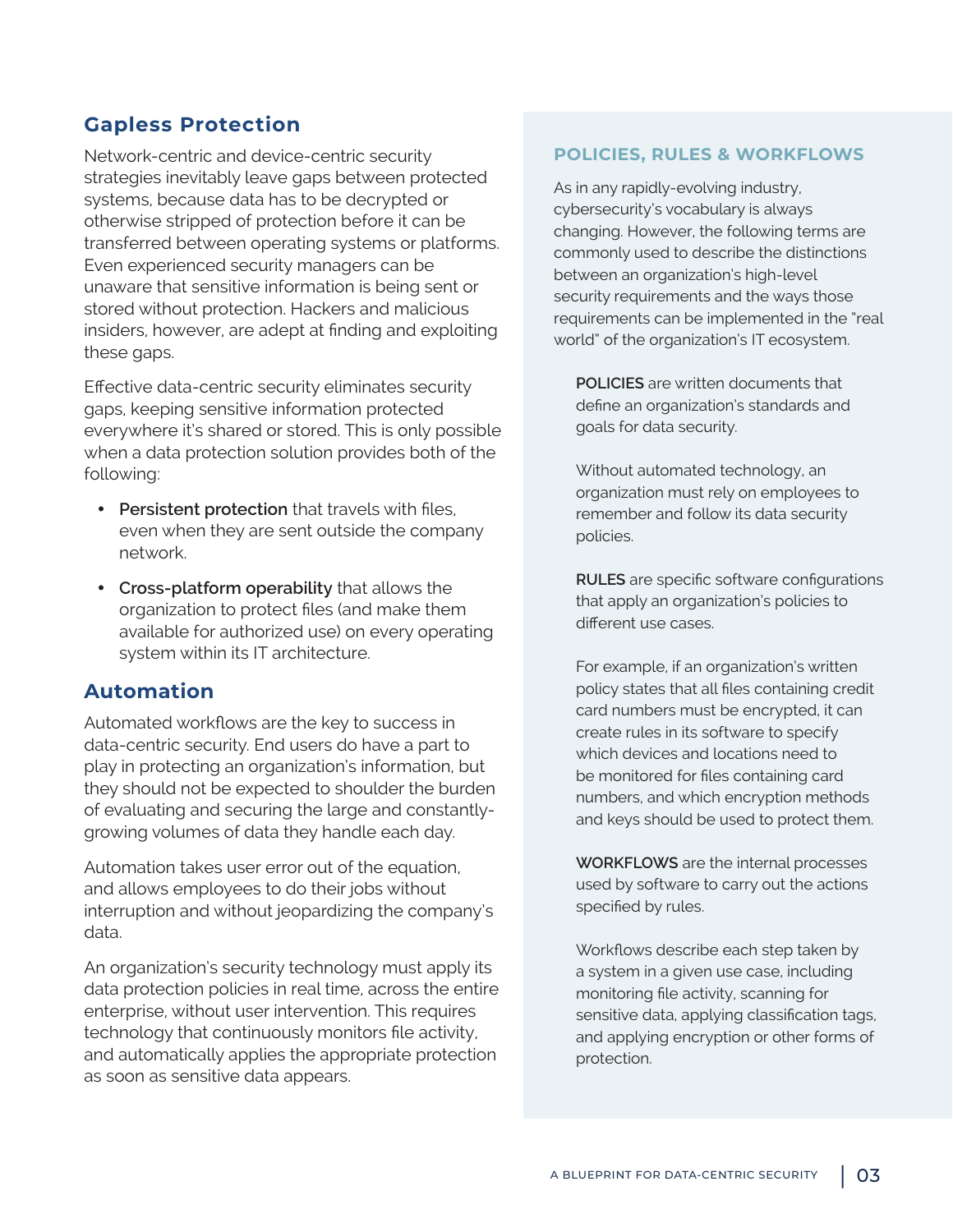#### **Adaptability**

Data-centric security is not a "one size fits all" proposition. Within a single organization, there can be dozens of security policies, hundreds of data types, and thousands of use cases. Some data might require encryption, while other data may need to be masked, deleted, quarantined, or left as is.

An effective security strategy will be tailored to meet the organization's unique requirements, while accommodating changes in those requirements over time. Organizations must have confidence that they can add and remove infrastructure, change business processes, and create new partnerships, without having to rebuild their data security solution each time.

### **BEFORE YOU BUILD**

In order to design a successful data-centric security solution, an organization needs a thorough understanding of its data risks and business needs. The more an organization knows about its data and the threats facing it, the more able it will be to keep data safe from misuse, while allowing files to move freely between authorized users.

A detailed data risk assessment, followed by a review of existing security policies, will allow your organization to get the maximum value for its investment in data-centric security.

#### **Conduct a Data Risk Assessment**

Risk assessments are a fundamental step in any cybersecurity effort, and are called for in a variety of guidelines and mandates, including the National Institute of Standards and Technology's cybersecurity framework, and New York's cybersecurity law for financial services companies.

Even if your organization has conducted cyber risk assessments in the past, it's best to make a fresh assessment before beginning a data-centric security implementation. This will ensure that you account for any recent changes to IT infrastructure or business processes, and identify any dataspecific issues that may not have been documented in previous assessments.

Specifically, your data risk assessment should focus on the following elements:

- The types of data being created and acquired by users, applications, and automated processes
- The use cases for each type of data and each user group
- The risks associated with each data type and use case
- The role and effectiveness of any existing data protection technology
- Any applicable government or industry mandates relating to data security, such as GDPR, PCI-DSS, HIPAA, or NYCRR 500, and the consequences of noncompliance.

With this information in hand, you will be prepared to set your organization's data security priorities, and define policies that will guide you as you choose your new technology and build your datacentric security solution.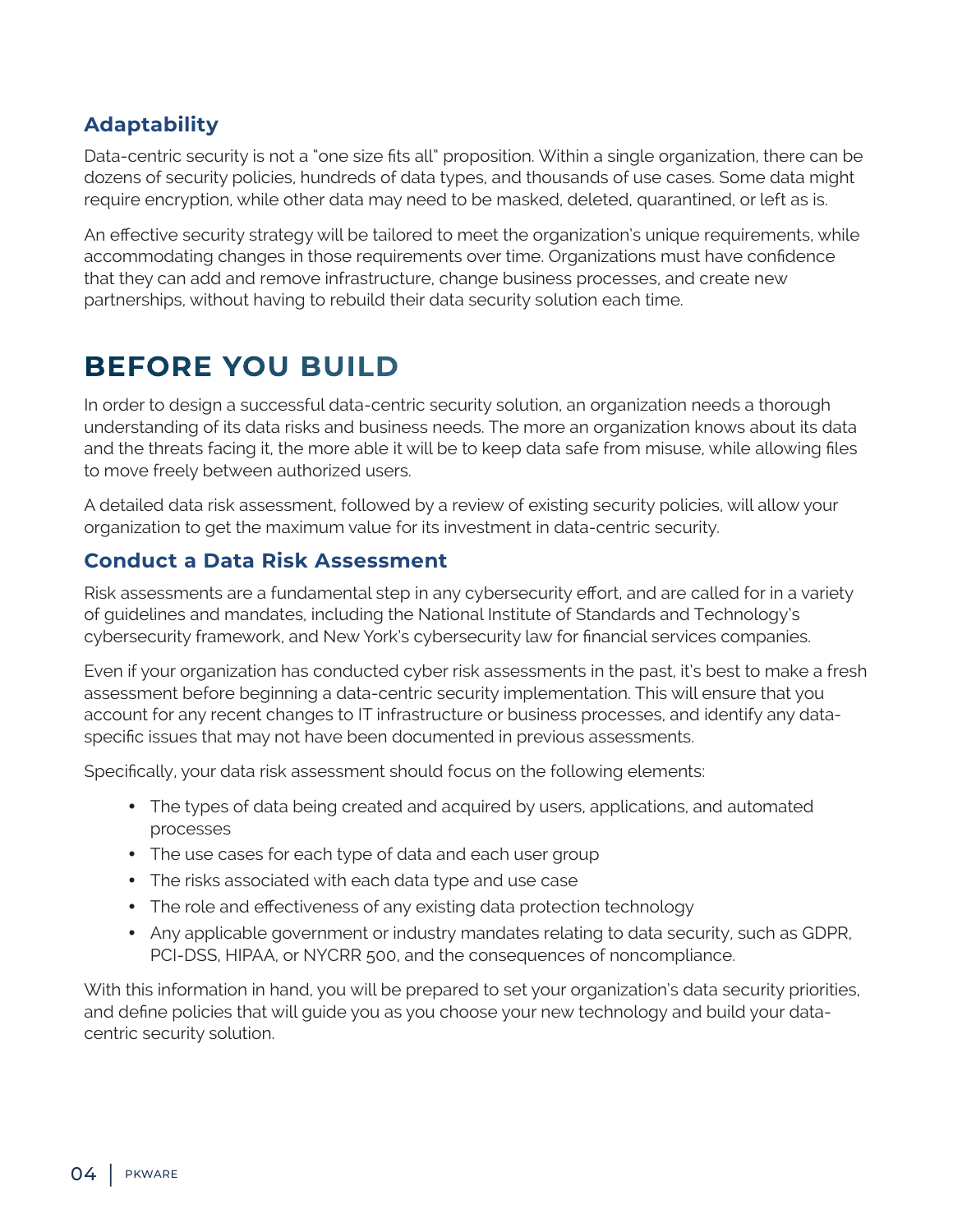#### **Define Your Data Security Policies**

Written security policies are the foundation for any data-centric security strategy. In addition to communicating the organization's security standards to administrators and end users, written policies provide assurance to regulators, corporate boards, and customers that the company understands the importance of information security.

Most organizations' written policies focus on protocols for device access and network access, because those are the areas that traditional security technology can address. With a data-centric approach, however, companies gain the ability to enforce specific standards for how each type of data should be managed and protected, regardless of where the data resides.

If your organization's written policies do not already provide guidance on how different forms of data should be treated, the policies should be expanded to answer the following questions:

- What are the organization's data security compliance obligations?
- What are the expectations of the organization's customers, employees, board members, auditors, and government regulators?
- Which types of data are considered sensitive?
- Which user groups or profiles should have access to each type of sensitive data?
- What forms of protection or remediation are required for different data types?
- What are the required timeframes for data retention or deletion?

### **CHOOSING YOUR TECHNOLOGY**

Once your organization has documented its data security goals and requirements, the next step is to choose a technology that can help it meet those objectives.

To make the right decision, your organization will need to consider its capacity for implementing new technologies, the basic architecture of a data-centric security solution, and the capabilities it will need in order to enforce your written policies across the enterprise.

#### **Platforms vs. Point Solutions**

Point solutions—products that address only one or a few use cases—are commonly used for network and device security, but are not well suited to the data-centric security model. Using multiple independent products to apply data-level protection can create data silos and security gaps, defeating the purpose of the implementation.

Rather than purchasing multiple products from multiple vendors, organizations are better served by implementing a comprehensive data security platform—a solution that integrates the full set of capabilities they require, and provides options for adding or creating new capabilities in the future.

Not only does the platform approach simplify administration by giving managers a single point of control for all data security activity, it simplifies the process of expanding or enhancing the solution in the future to address changes in its infrastructure or business processes.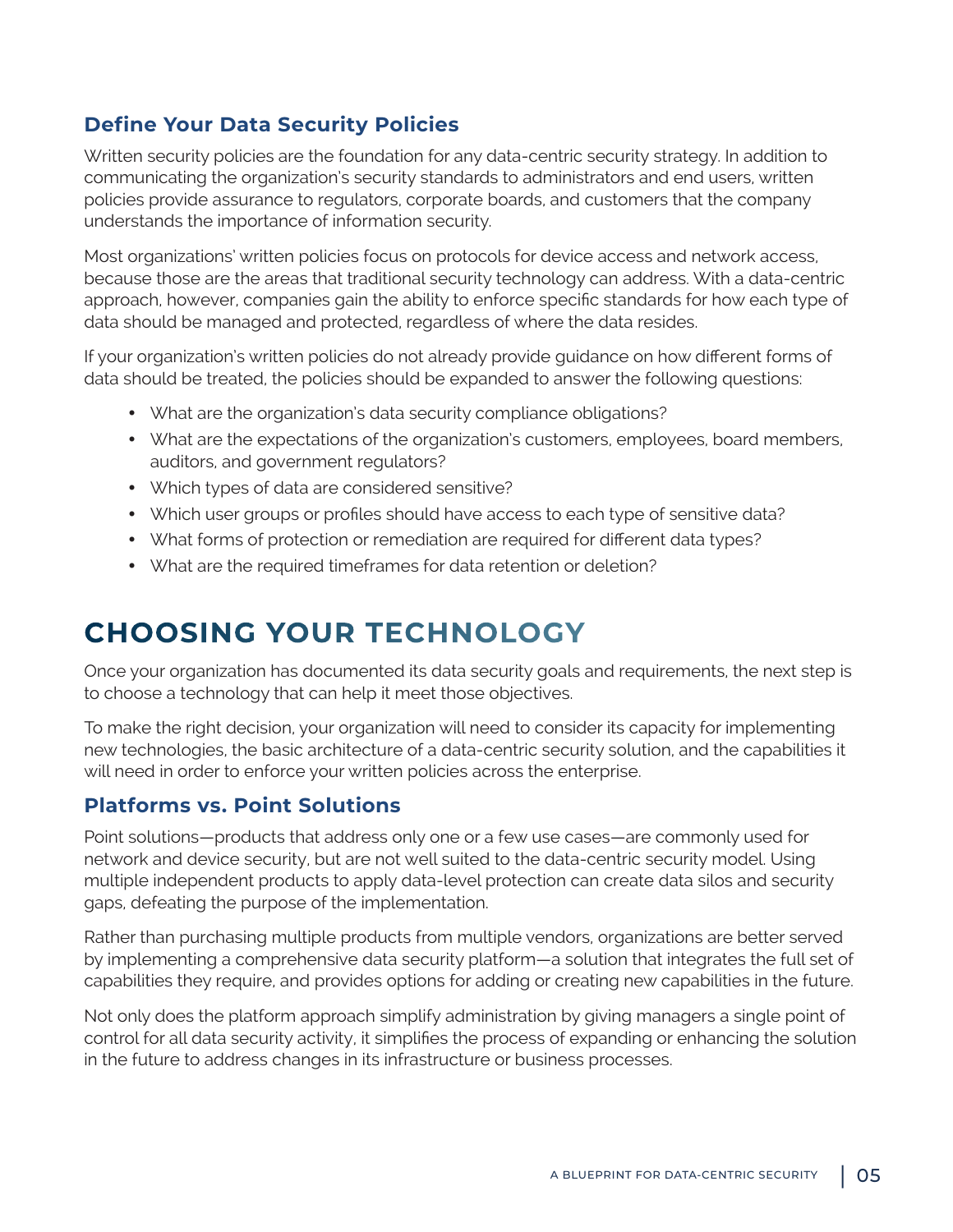#### **Basic Elements**

A data-centric security solution typically consists of a management console and an array of software agents, along with any supporting infrastructure the organization might require.

- The **management console** is the central component of the solution, where administrators convert the organization's written policies into automated rules and workflows that will be carried out by agents across the enterprise. The management console should also provide reporting and auditing tools that allow the organization to monitor activity and identify emerging threats.
- y **Agents** installed on laptops, desktops, servers, and other IT assets are responsible for monitoring file activity and taking action on sensitive data. Agents must remain in regular communication with the management console in order to receive policy updates and to deliver data for logging and auditing.
- **Supporting infrastructure** might consist of a hardware appliance to host the management console, as well as any additional elements such as hardware security modules, random number generators, or KMIP (Key Management Interoperability Protocol) connectors.

#### **Key Capabilities**

In order to address the variety of data types and use cases required by a large organization, a security solution must provide a wide range of capabilities. Each of features and functions listed below is likely to be necessary for a large corporation or government agency.

- **Policy management** is the primary function of an administration console. An organization's written security policies need to be translated into system settings, automated rules, and other configurations that control how sensitive data is identified and protected. The more complex an organization's use cases, the more important it is that the administration console provides an intuitive way to create and organize those settings.
- **Data discovery** involves monitoring file activity and automatically scanning new or modified files to determine if they contain sensitive data. As each organization will have its own definition of "sensitive data," the solution must allow administrators to define criteria that will identify a file as sensitive.
- **Classification** is the process of tagging files with metadata and visual labels to indicate their contents and appropriate use. In most cases, classification should be automatically applied based on the results of a data discovery scan. Some organizations also give end users the ability to add, remove, or change file classifications.
- **Persistent encryption** is the strongest form of data protection, rendering data inaccessible to unauthorized users while allowing authorized users to decrypt and read a file's contents. A robust key management feature is essential to ensure that encrypted files are accessible to only the proper users at all times.
- **Data masking** and redaction involve replacing sensitive data with non-sensitive data (for example, replacing credit card numbers with strings of asterisks), or removing sensitive data from a file. These approaches are often used when files contain sensitive information along with other information that needs to be made widely available.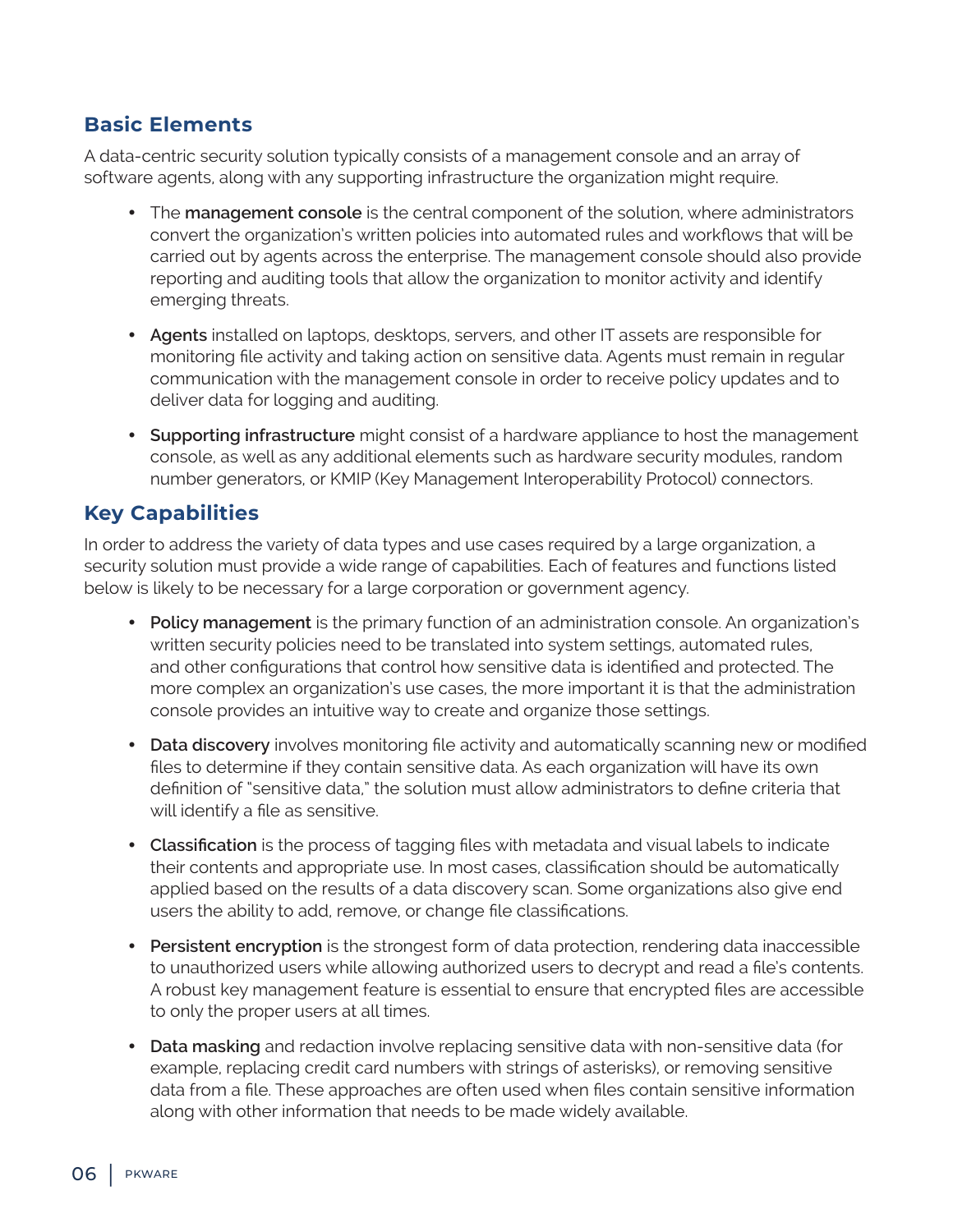- **Moving and quarantining** data is often necessary when files containing sensitive information are saved in inappropriate locations. For example, if hospital employees are not permitted to save patient health information on their laptops, a data-centric security solution can be configured to copy patient files to a secured server and delete the files from the laptops where they appeared.
- File deletion may be necessary in cases where a file contains data that should not be saved or stored in a specific location, or should not exist within the organization at all.
- **Auditing and reporting** are essential for detecting threats and demonstrating compliance with internal and external mandates. A solution's management console should provide detailed reporting on which files contain sensitive data, where the files are located, and who has been granted access to them.
- Integrations with other key elements of the organization's IT infrastructure helps streamline workflows and ensure that all sensitive data is managed appropriately. A data security solution should be able to work with the organization's ERP systems, proprietary applications, productivity tools, and other technology.

## **BUILDING AND IMPLEMENTING**

Many organizations take a phased approach when implementing data-centric security, addressing their most critical security risks (and/or their most straightforward use cases) first, before expanding the solution to additional user groups, operating systems, and business units.

Typically, the implementation process consists of defining criteria that will be used to identify sensitive data, creating automated rules and workflows that apply the organization's written policies to different data types, and deploying agents to enforce the organization's policies wherever sensitive data can be created, acquired, modified, or stored.

#### **Defining Sensitive Data**

Most organizations categorize information as "sensitive" if its ownership or use is restricted by a government or industry mandate, or if it cannot be made public without damage to the organization's reputation and ability to compete.

An organization's general definition of sensitive data should be established in its written policies, but security administrators typically need to create more detailed definitions in order to correctly identify files that require protection. Criteria for identifying data can be defined in a number of ways:

- Patterns are sequences of characters that match specific formats, such as Social Security numbers or credit card numbers. To prevent false positives, discovery scanning technology needs to incorporate the specific algorithms that are used to generate these data types.
- **Dictionaries** are lists of specific terms (such as "patient" or "confidential") that may be found in files containing sensitive data.
- Regular expressions are logical statements that can be used to identify certain types of data, and are particularly useful for detecting data that one organization might consider sensitive, but is not generally considered sensitive by other companies